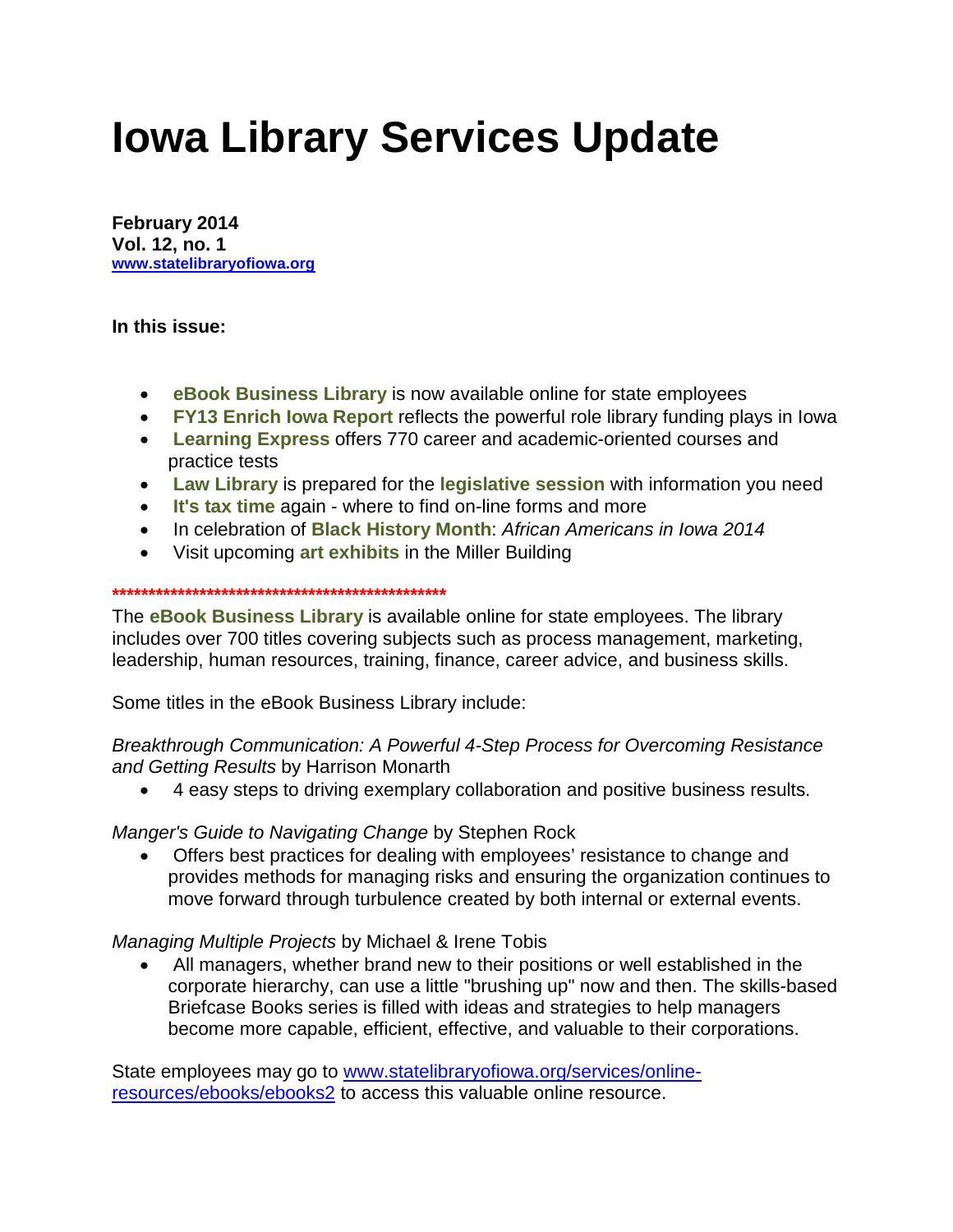**\*\*\*\*\*\*\*\*\*\*\*\*\*\*\*\*\*\*\*\*\*\*\*\*\*\*\*\*\*\*\*\*\*\*\*\*\*\*\*\*\*\*\*\*\*\***

Iowa Library Services' **Enrich Iowa Program** includes:

- Direct State Aid for public libraries, intended to improve library services and reduce inequities among communities.
- Open Access which enables Iowans from participating libraries to check out physical materials at other participating libraries, thereby providing them with direct access to more materials and information resources.
- Interlibrary Loan Reimbursement which provides Iowans with equal access to library resources by encouraging and supporting interlibrary loan among all types of libraries.

To see the impact that this program has on Iowan's lives every day go to [www.statelibraryofiowa.org/archive/2014/01/dsa14/view](http://www.statelibraryofiowa.org/archive/2014/01/dsa14/view) to view the FY13 report.

**\*\*\*\*\*\*\*\*\*\*\*\*\*\*\*\*\*\*\*\*\*\*\*\*\*\*\*\*\*\*\*\*\*\*\*\*\*\*\*\*\*\*\*\*\*\***

Iowa Library Services patrons can access **interactive skill building courses** in math, reading and writing, as well as a broad range of practice tests based on official exams such as the ACT, SAT, GED, ASVAB Core, and EMT Basic, as well as firefighter, police officer, paramedic, allied healthcare, U.S. citizenship, postal worker, cosmetology, and real estate agent and broker exams. The service is available 24/7—in the Main Library and the Law Library, at your public library, and from any computer with internet access.

The **LearningExpress Library** online learning platform provides over 770 of the most up-to-date test preparation and skill-building resources, helping both students and adults prepare for a wide range of academic and career oriented exams as well as improve basic skills in reading, writing and math. In addition, job-skills tutorials are available to assist in creating a resume, honing interviewing techniques, and improving business communications. Library patrons also have the option of selecting from more than 130 e-book titles to help learners of all ages prepare for success. The platform includes self-paced study, instant scoring and diagnostic feedback.

Iowa Library Services thanks Iowa Workforce Development for providing funding to make LearningExpress Library available online through public libraries, academic libraries, and workforce centers in Iowa.

To access this service, go to [www.statelibraryofiowa.org/services/online](http://www.statelibraryofiowa.org/services/online-resources/resources)[resources/resources](http://www.statelibraryofiowa.org/services/online-resources/resources) and click on **LearningExpress**. To create a LearningExpress account, use your library card number as "username" and then choose your own "password" .

If you don't have a card, go to [www.statelibraryofiowa.org](http://www.statelibraryofiowa.org/) and click on "Get a State Library Card" in the left hand side bar. For more information or assistance contact the Main Library at 515-281-4102, 800-248-4483 or [is@lib.state.ia.us.](mailto:is@lib.state.ia.us)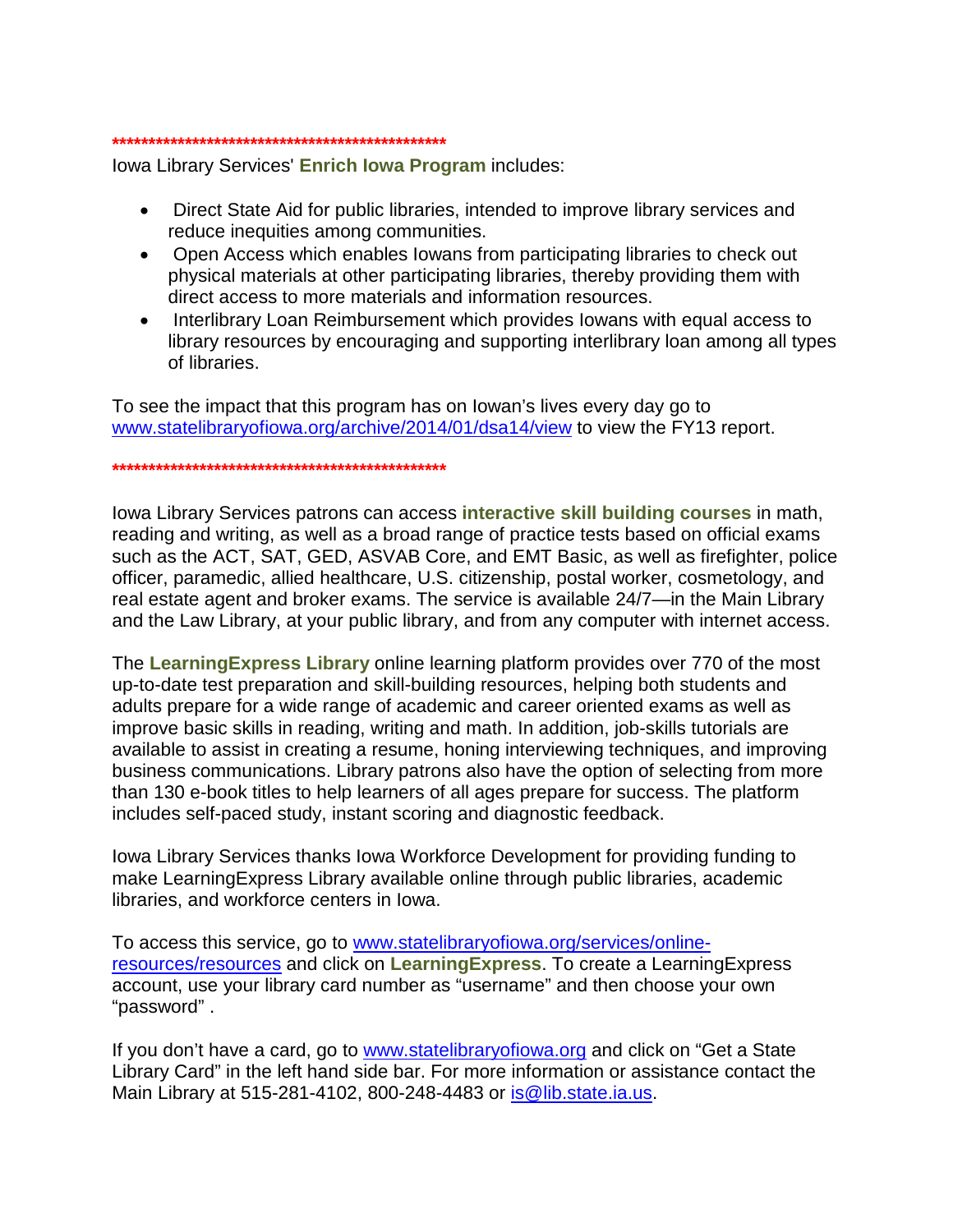**\*\*\*\*\*\*\*\*\*\*\*\*\*\*\*\*\*\*\*\*\*\*\*\*\*\*\*\*\*\*\*\*\*\*\*\*\*\*\*\*\*\*\*\*\*\***

The legislative session began on Monday, January 13, 2014 and is projected to last until April 18th. The following websites and digital tools can help you understand what is happening daily in the state capitol.

The Legislature's website is at [www.legis.iowa.gov](http://www.legis.iowa.gov/) and contains legislators' names and contact information, all current as well as archived legislation, legislative documents, election laws and lobbyists' names and clientele lists. Links on the home page provide access to live video streaming of House and Senate proceedings, as well.

The Senate/House tab in the top tool bar will take you to the session calendars–daily House and Senate debate calendars, committee meeting schedules, a legislative social calendar and a listing of capitol complex events. The website hosts educational pamphlets about how our government works, fiscal publications, an appropriations chart, a legislative terminology glossary, a tutorial on Iowa's budget process, instructions for purchasing the Iowa Code in print or electronic format and a list of legislative contacts, among many other features. Be sure to check out the "Tour the Capitol" videos and photos under the "Resources and Civic Education" tab.

The website for the Office of the Governor is at [www.governor.iowa.gov](http://www.governor.iowa.gov/) and contains links to information about Governor Branstad and Lt. Gov. Kim Reynolds, as well as information on the flag status, how to request a proclamation, how to request a letter greeting, how to apply for executive clemency and how to access executive orders, news releases and speeches.

The information experts at the Law Library can help you navigate these resources and find the legal information you need. Contact them at 515-281-5124, 800-248-4483, or [law@lib.state.ia.us.](mailto:law@lib.state.ia.us)

#### **\*\*\*\*\*\*\*\*\*\*\*\*\*\*\*\*\*\*\*\*\*\*\*\*\*\*\*\*\*\*\*\*\*\*\*\*\*\*\*\*\*\*\*\*\*\***

The following links provide the information you'll need to **get your taxes filed**.

Federal tax forms and publications: [www.irs.gov/](http://www.irs.gov/)

Iowa Individual Income Tax Forms: [www.iowa.gov/tax/forms/indinc.html](http://www.iowa.gov/tax/forms/indinc.html)

Additional tax forms, instructions, and publications can also be found on this page from the University of Iowa Libraries:<http://guides.lib.uiowa.edu/taxes>

Many public libraries in Iowa offer tax help. For contact information and links to libraries' websites go to [http://directory.silo.lib.ia.us/cgi-bin/directory.CGI.](http://directory.silo.lib.ia.us/cgi-bin/directory.CGI)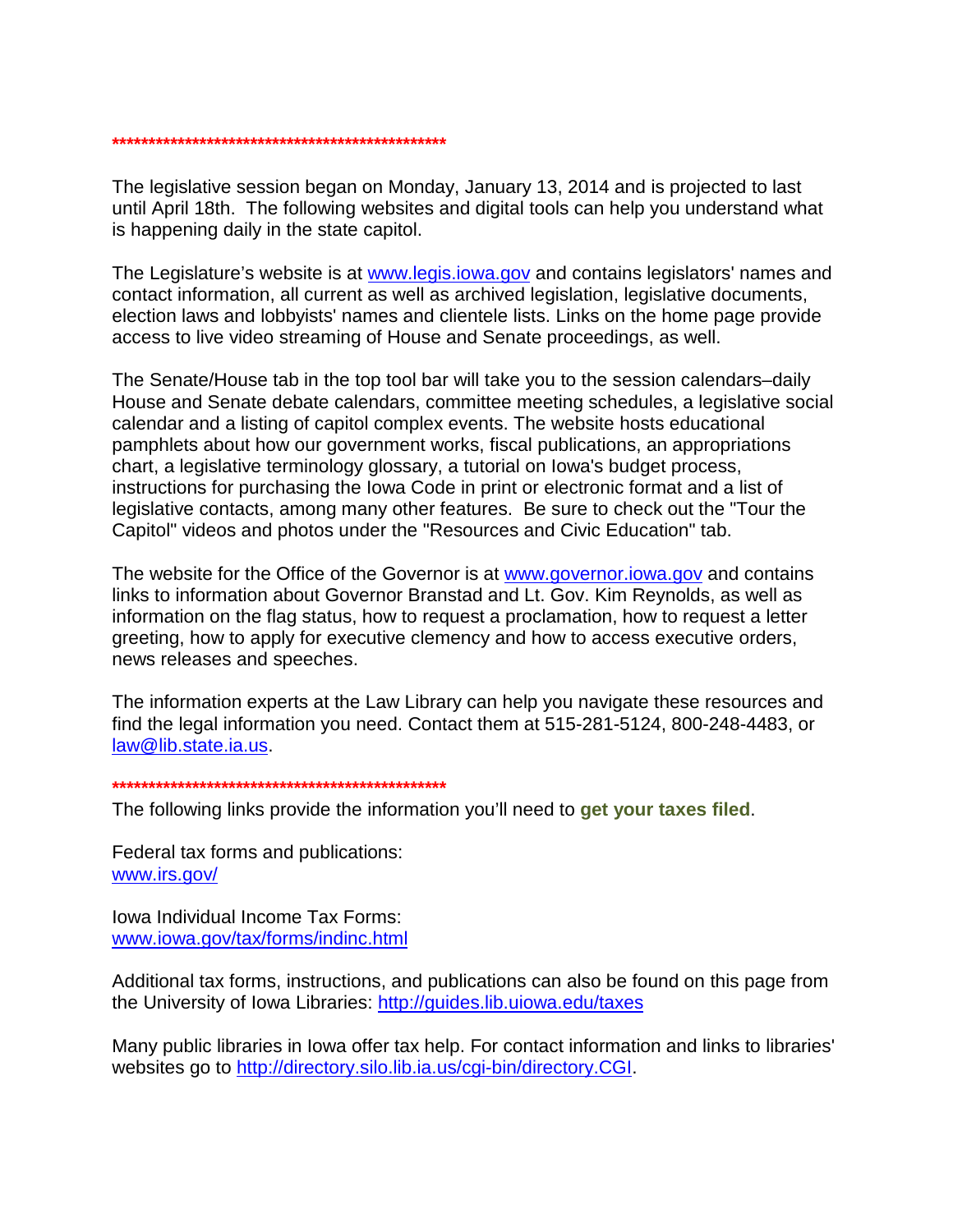**\*\*\*\*\*\*\*\*\*\*\*\*\*\*\*\*\*\*\*\*\*\*\*\*\*\*\*\*\*\*\*\*\*\*\*\*\*\*\*\*\*\*\*\*\*\***

In celebration of **Black History Month**, the State Data Center has updated the profile **African Americans in Iowa: 2014** [www.iowadatacenter.org/Publications/Profiles.](http://www.iowadatacenter.org/Publications/Profiles) This printable brochure contains information about African Americans living in Iowa from the 2012 American Community Survey including population, income, poverty, business, jobs, housing and education.

**\*\*\*\*\*\*\*\*\*\*\*\*\*\*\*\*\*\*\*\*\*\*\*\*\*\*\*\*\*\*\*\*\*\*\*\*\*\*\*\*\*\*\*\*\*\***

The Main Library hosts **exhibits by Iowa artists** most months. In **February**, you can enjoy the beautiful photographs of Rick Dressler. Rick also happens to be a state employee at the Iowa Department for the Blind. [www.statelibraryofiowa.org/services/news-publications/art-exhibits/dress6](http://www.statelibraryofiowa.org/services/news-publications/art-exhibits/dress6)

**March** will bring fresh and original paintings by Pat Millin. A life-long lover of art, Millin began painting and crafting her own work in 2005. What started as a casual hobby soon turned into a serious endeavor, prompting Millin to retire from her post as Staff Psychologist at a women's correctional facility. Since then, she has devoted herself to honing her craft while studying under well-known master painters throughout the Midwest. [www.statelibraryofiowa.org/services/news-publications/art-exhibits/mill5](http://www.statelibraryofiowa.org/services/news-publications/art-exhibits/mill5)

In **April**, we will host the delightful animal paintings of Tia Rodemeyer. She mainly paints on pieces of scrap plywood with watercolor and acrylic, but occasionally works on canvas as well. [www.statelibraryofiowa.org/services/news-publications/art-exhibits/rod6](http://www.statelibraryofiowa.org/services/news-publications/art-exhibits/rod6)

The Library is located in the Miller Building at the corner of E. 12th St. and Grand Ave. The building is open from 8:00-4:30, Monday through Friday. For more information call: 515-281-4102 or 800-248-4483, or email [is@lib.state.ia.us.](mailto:is@lib.state.ia.us)

**\*\*\*\*\*\*\*\*\*\*\*\*\*\*\*\*\*\*\*\*\*\*\*\*\*\*\*\*\*\*\*\*\*\*\*\*\*\*\*\*\*\*\*\*\*\***

**Other services** that Iowa Library Services provides:

\* Stay up to date in your profession! State employees can have the tables of contents of useful journals sent via email so they can see what is new in their field and/or area of interest. To sign up for this service go to

[www.statelibraryofiowa.org/services/services/toc/table-](http://www.statelibraryofiowa.org/services/services/toc/table-contents?searchterm=table+of+contents)

[contents?searchterm=table+of+contents](http://www.statelibraryofiowa.org/services/services/toc/table-contents?searchterm=table+of+contents) and select those that interest you. If you don't find the title you want, just let us know on the form.

\* The State Law Library offers free access to online legal information through the Westlaw databases. Staff is available to help you with legal research. The Law Library is located on the second floor of the State Capitol Building at 1007 E. Grand Ave. in Des Moines. Hours are 8:00-4:30, Monday-Friday.